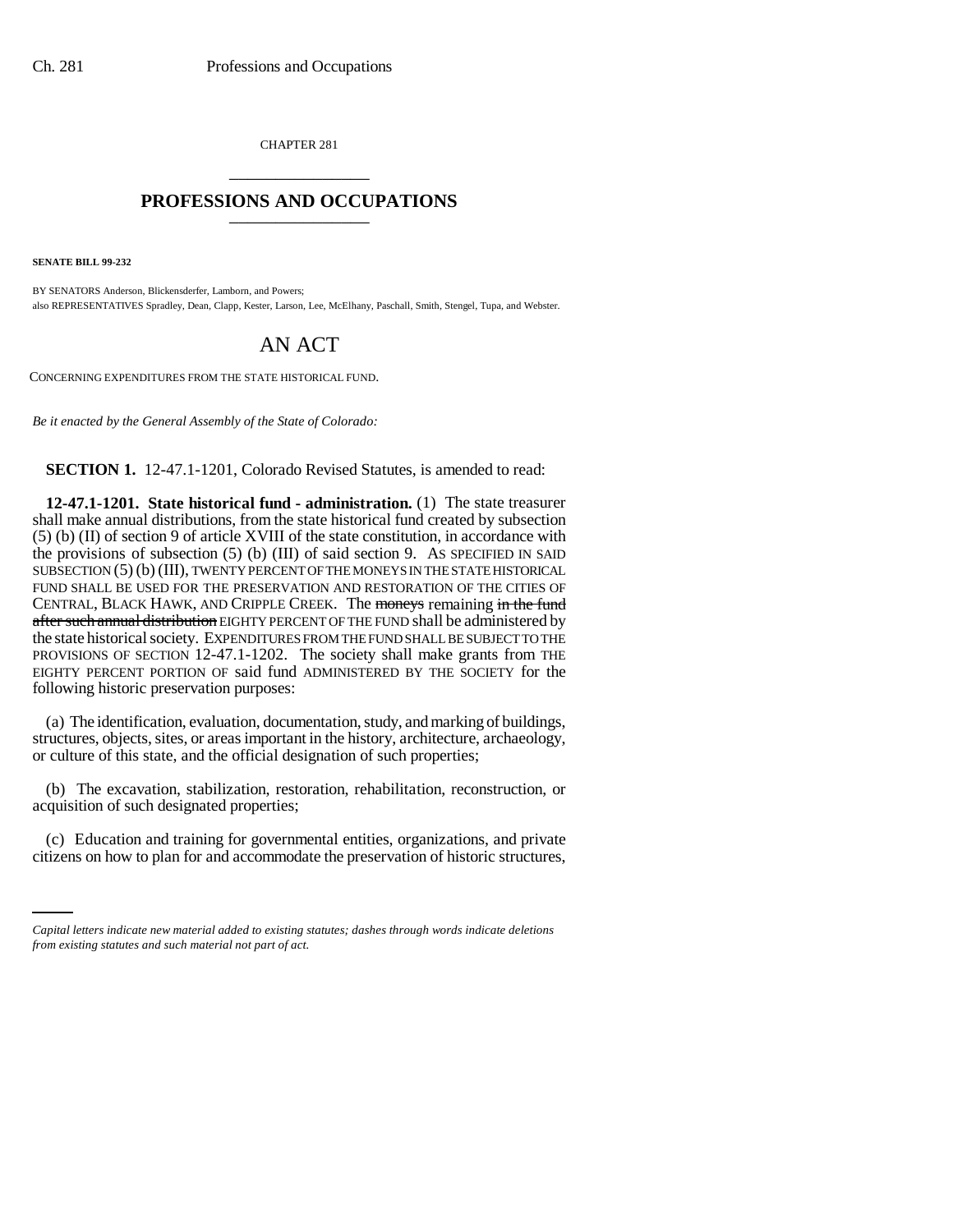buildings, and districts as well as archaeological sites;

(d) Preparation, production, distribution, and presentation of educational, informational, and technical documents, guidance, and aids on historic preservation practices, standards, guidelines, techniques, economic incentives, protective mechanisms, and historic preservation planning.

(2) The society shall make grants primarily to public entities; except that the society may make grants to persons in the private sector so long as the person requesting the grant makes application through a municipality or a county. The selection of recipients and the amount granted to a recipient shall be determined by the society, which determination shall be based on the information provided in the applications submitted to the society.

(3) The society may expend a portion of the state historical fund ADMINISTERED BY THE SOCIETY to cover such reasonable costs as may be incurred in the selection, monitoring, and administration of grants for historic preservation purposes. The society may employ such personnel in accordance with section 13 of article XII of the state constitution as may be necessary to fulfill its duties in accordance with this section.

(4) The society shall have the authority to promulgate rules and regulations for the purpose of administering the state historical fund, which rules and regulations may include criteria for consideration in awarding grants from such fund and standards for preservation which are acceptable to the society and which shall be employed by grant recipients.

**SECTION 2.** Part 12 of article 47.1 of title 12, Colorado Revised Statutes, is amended BY THE ADDITION OF A NEW SECTION to read:

**12-47.1-1202. Expenditures from the state historical fund - legislative declaration.** (1) THE GENERAL ASSEMBLY HEREBY FINDS AND DECLARES THAT WHEN THE VOTERS APPROVED THE CONDUCT OF LIMITED GAMING IN THE CITIES OF CENTRAL, BLACK HAWK, AND CRIPPLE CREEK THEY BELIEVED THAT ALL MONEYS EXPENDED FROM THE STATE HISTORICAL FUND WOULD BE USED TO RESTORE AND PRESERVE THE HISTORIC NATURE OF THOSE CITIES AND OTHER SITES AND MUNICIPALITIES THROUGHOUT THE STATE. TOGETHER WITH THE LIMITATIONS CONTAINED IN SECTION 12-47.1-1201 ON THE EXPENDITURE OF MONEYS IN THE FUND THAT ARE SUBJECT TO ADMINISTRATION BY THE STATE HISTORICAL SOCIETY, THIS SECTION IS INTENDED TO ASSURE THAT EXPENDITURES FROM THE FUND BY THE SOCIETY AND BY THE CITIES OF CENTRAL,BLACK HAWK, AND CRIPPLE CREEK ARE USED FOR HISTORIC RESTORATION AND PRESERVATION.

(2) THE STATE HISTORICAL SOCIETY SHALL NOT EXPEND MONEYS FROM THE EIGHTY PERCENT PORTION OF THE STATE HISTORICAL FUND ADMINISTERED BY THE SOCIETY UNLESS THEY HAVE ADOPTED STANDARDS FOR DISTRIBUTION OF GRANTS FROM THAT PORTION OF THE FUND. AT A MINIMUM, SUCH STANDARDS SHALL INCLUDE REQUIREMENTS THAT ASSURE COMPLIANCE WITH THE SECRETARY OF THE INTERIOR'S STANDARDS FOR TREATMENT OF HISTORIC PROPERTIES.

(3) THE GOVERNING BODIES OF THE CITIES OF CENTRAL, BLACK HAWK, AND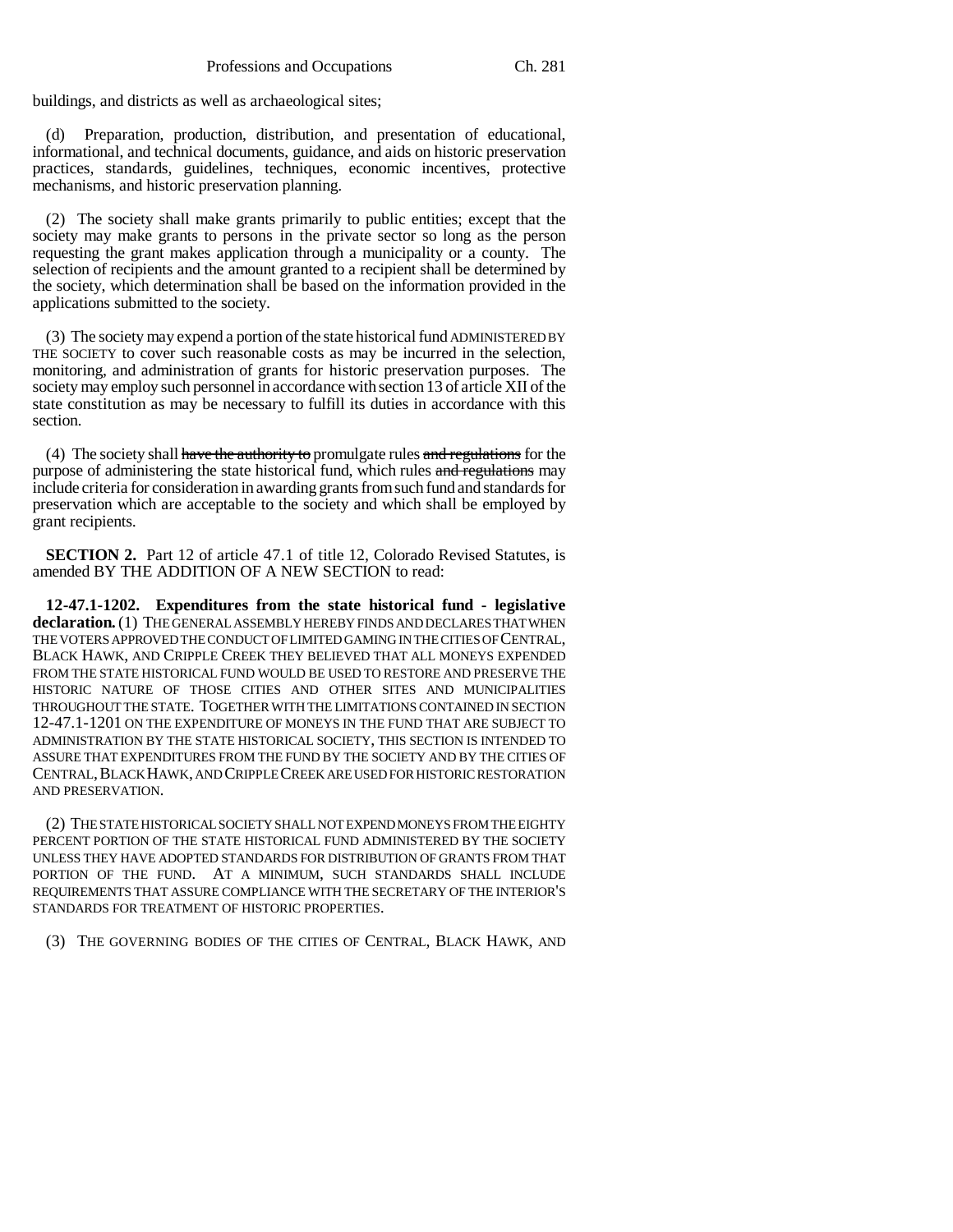CRIPPLE CREEK SHALL NOT EXPEND MONEYS FROM THEIR TWENTY PERCENT PORTION OF THE STATE HISTORICAL FUND UNLESS THEY HAVE ADOPTED STANDARDS FOR DISTRIBUTION OF GRANTS FROM THAT PORTION OF THE FUND. AT A MINIMUM, SUCH STANDARDS SHALL INCLUDE THE FOLLOWING:

(a) REQUIREMENTS THAT ASSURE COMPLIANCE WITH THE SECRETARY OF THE INTERIOR'S STANDARDS FOR TREATMENT OF HISTORIC PROPERTIES;

(b) A PROVISION THAT PROHIBITS A PRIVATE INDIVIDUAL FROM RECEIVING MORE THAN ONE GRANT FOR THE RESTORATION OR PRESERVATION OF THE SAME PROPERTY WITHIN ANY ONE-YEAR PERIOD;

(c) A PROVISION THAT LIMITS GRANTS TO PROPERTY THAT IS LOCATED WITHIN A NATIONAL HISTORIC LANDMARK DISTRICT OR WITHIN AN AREA LISTED ON THE NATIONAL REGISTER OF HISTORIC PLACES;

(d) A PROVISION THAT LIMITS GRANTS FOR RESTORATION OR PRESERVATION TO STRUCTURES THAT HAVE HISTORICAL SIGNIFICANCE BECAUSE THEY WERE ORIGINALLY CONSTRUCTED MORE THAN FIFTY YEARS PRIOR TO THE DATE OF THE APPLICATION;

(e) A PROVISION THAT PROHIBITS GRANTS THAT EXCEED ONE HUNDRED THOUSAND DOLLARS FOR A SINGLE RESIDENTIAL PROPERTY;

(f) A PROVISION THAT PROHIBITS ISSUING A GRANT TO A PRIVATE INDIVIDUAL WHO DOES NOT OWN THE RESIDENTIAL PROPERTY THAT IS TO BE RESTORED OR PRESERVED;

(g) A PROVISION THAT PROHIBITS USING A GRANT FOR PAYMENT OF ANY TAX LIABILITY THAT MAY BE INCURRED BY THE PERSON WHO RECEIVES THE GRANT;

(h) A PROVISION THAT PROHIBITS MAKING GRANTS FOR MORE THAN ONE YEAR AT A TIME; AND

(i) A PROVISION THAT REQUIRES A MEMBER OF THE GOVERNING BODY TO DISCLOSE ANY PERSONAL INTEREST IN A GRANT BEFORE VOTING ON THE APPLICATION.

(4) THE PROVISION CONTAINED IN PARAGRAPH (c) OF SUBSECTION (3) OF THIS SECTION THAT REQUIRES THAT THE GOVERNING BODIES OF THE SPECIFIED CITIES NOT EXPEND MONEYS FROM THE STATE HISTORICAL FUND UNLESS THEY ADOPT STANDARDS THAT INCLUDE A PROVISION THAT LIMITS GRANTS TO PROPERTY THAT IS LOCATED WITHIN A NATIONAL HISTORIC LANDMARK DISTRICT OR WITHIN AN AREA LISTED ON THE NATIONAL REGISTER OF HISTORIC PLACES IS NOT INTENDED TO AFFECT THE STATUS OF THE CITIES AS APPROVED SITES FOR LIMITED GAMING UNDER SECTION 9 OF ARTICLE XVIII OF THE STATE CONSTITUTION IN THE EVENT THAT THE STATUS AS A HISTORICAL LANDMARK DISTRICT OR LISTING ON THE NATIONAL REGISTER OF HISTORIC PLACES IS NOT MAINTAINED.

**SECTION 3. Applicability.** This act shall apply to moneys expended from the state historical fund on or after the effective date of this act.